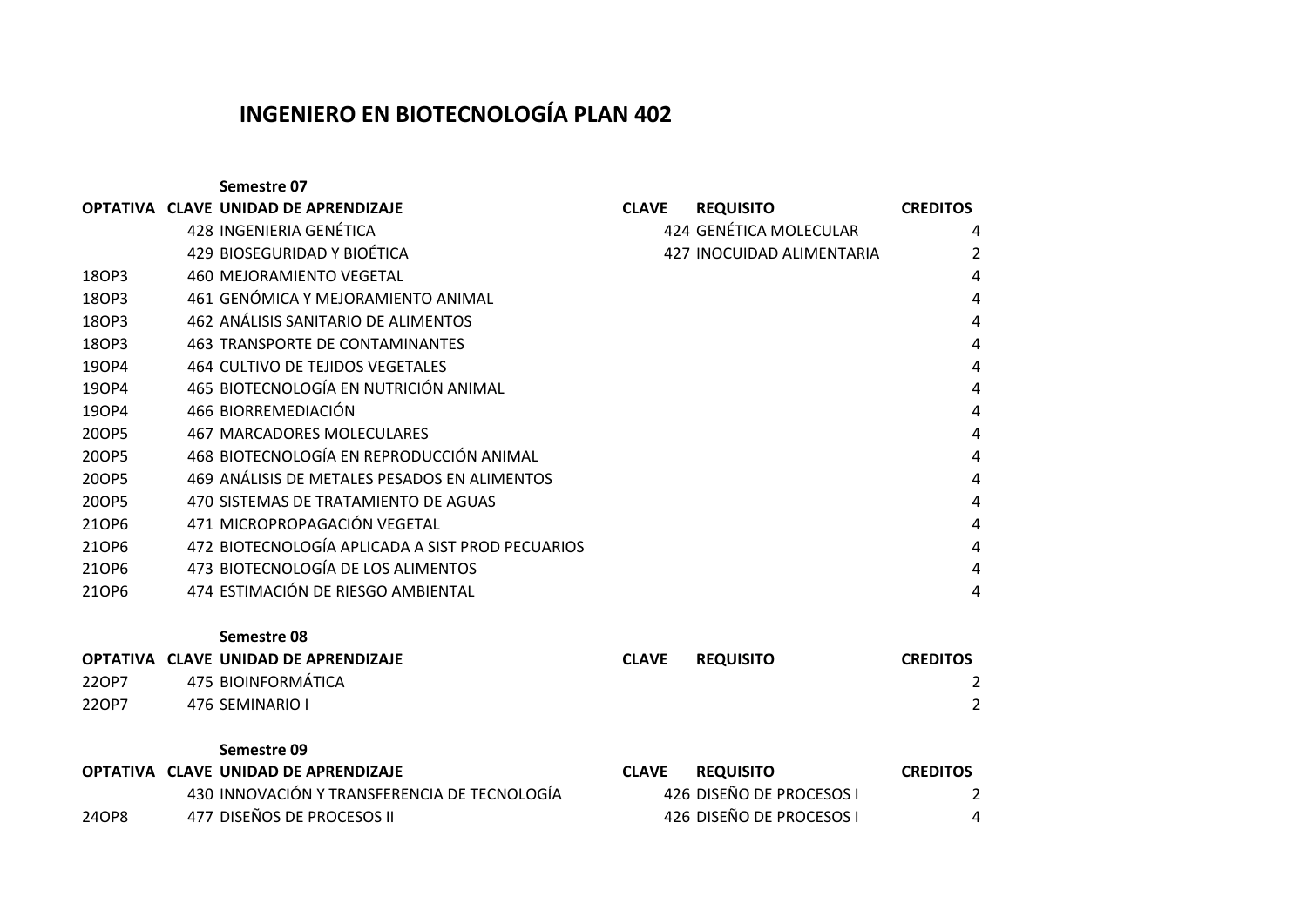| 24OP8 | 478 SEMINARIO II    |    |  |
|-------|---------------------|----|--|
|       | 930 SERVICIO SOCIAL | 16 |  |

|                 | Semestre 11                             |              |                  |                 |
|-----------------|-----------------------------------------|--------------|------------------|-----------------|
|                 | OPTATIVA CLAVE UNIDAD DE APRENDIZAJE    | <b>CLAVE</b> | <b>REQUISITO</b> | <b>CREDITOS</b> |
|                 | 702 PRÁCTICAS PROFESIONALES             |              |                  | 20              |
|                 | 717 PRÁCTICAS PROFESIONALES             |              |                  | 12              |
| P <sub>10</sub> | <b>PRACTICAS PROFESIONALES</b>          |              |                  | 5               |
| P11             | <b>PRACTICAS PROFESIONALES</b>          |              |                  | 8               |
| P <sub>12</sub> | <b>PRACTICAS PROFESIONALES</b>          |              |                  | 8               |
| P <sub>13</sub> | PRACTICAS PROFESIONALES                 |              |                  | 12              |
| P <sub>14</sub> | <b>PRACTICAS PROFESIONALES</b>          |              |                  | 11              |
| P <sub>15</sub> | <b>PRACTICAS PROFESIONALES</b>          |              |                  | 16              |
| P <sub>16</sub> | PRACTICAS PROFESIONALES                 |              |                  | 13              |
| P <sub>17</sub> | PRACTICAS PROFESIONALES                 |              |                  | 20              |
| P <sub>18</sub> | PRACTICAS PROFESIONALES                 |              |                  | 16              |
| P <sub>19</sub> | PRACTICAS PROFESIONALES                 |              |                  | 24              |
|                 | <b>160 CONTABILIDAD Y COSTOS</b>        |              |                  | 4               |
|                 | <b>265 CONTABILIDAD</b>                 |              |                  | 4               |
|                 | 446 PLANEACIÓN DE EMPRESAS              |              |                  | 3               |
|                 | 448 TEORÍA ADMINISTRATIVA               |              |                  | 3               |
|                 | 453 INMUNOLOGÍA                         |              |                  | 4               |
|                 | 455 BIOLOGÍA COMPARADA                  |              |                  | 4               |
|                 | <b>458 MICROBIOLOGÍA DE ALIMENTOS</b>   |              |                  | 4               |
|                 | 462 ANÁLISIS SANITARIO DE ALIMENTOS     |              |                  | 4               |
|                 | <b>463 TRANSPORTE DE CONTAMINANTES</b>  |              |                  | 4               |
|                 | <b>464 CULTIVO DE TEJIDOS VEGETALES</b> |              |                  | 4               |
|                 | 466 BIORREMEDIACIÓN                     |              |                  | 4               |
|                 | 469 ANÁLISIS DE METALES PESADOS EN A    |              |                  | 4               |
|                 | 470 SISTEMAS DE TRATAMIENTO DE AGUAS    |              |                  | 4               |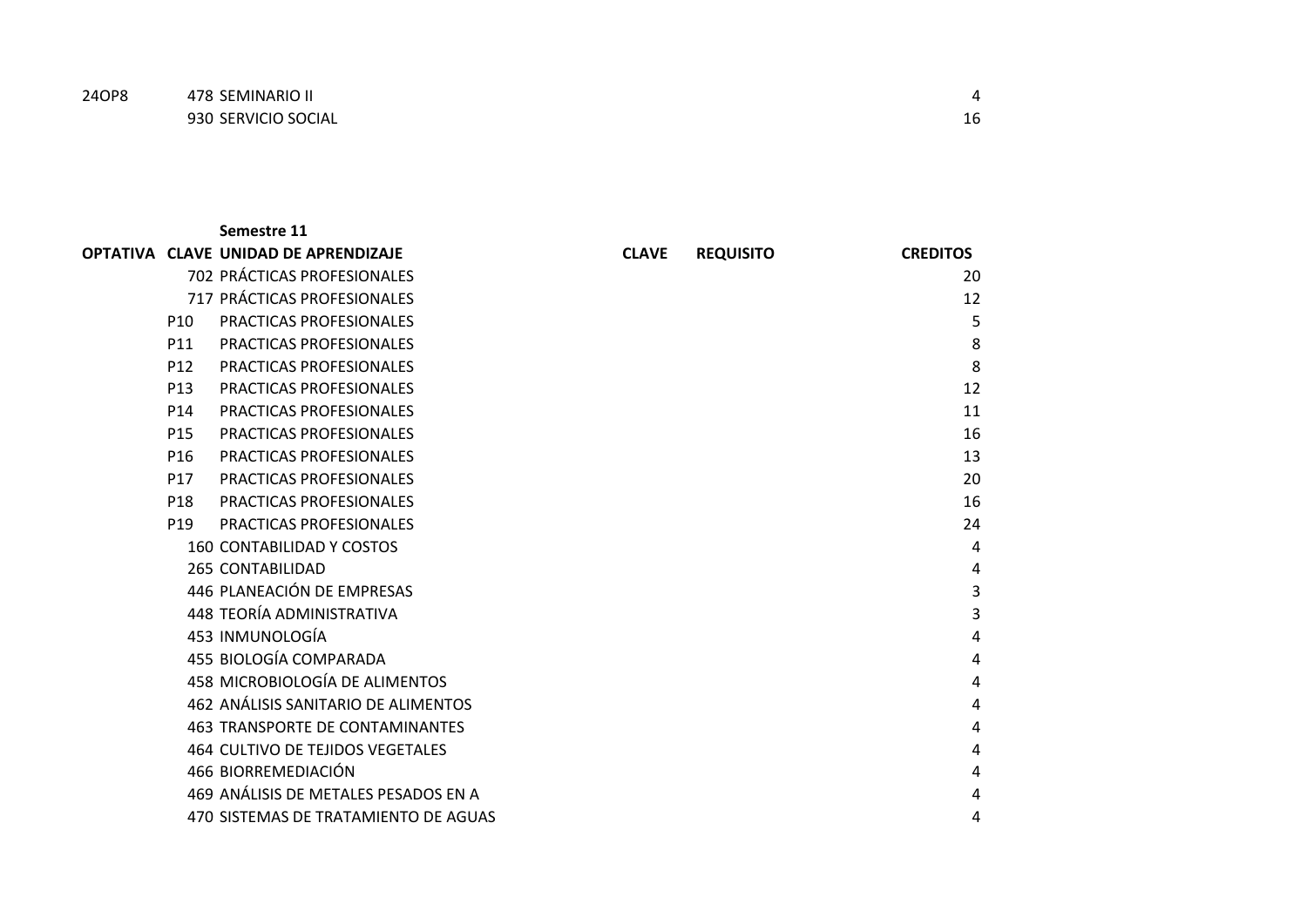| 472 BIOTECNOLOGÍA APLICADA A SIST PR | 4              |
|--------------------------------------|----------------|
| 473 BIOTECNOLOGÍA DE LOS ALIMENTOS   | 4              |
| 474 ESTIMACIÓN DE RIESGO AMBIENTAL   | 4              |
| 477 DISEÑOS DE PROCESOS II           | 4              |
| 479 HIGIENE AGROINDUSTRIAL           | 2              |
| <b>480 EJERCICIOS PROFESIONALES</b>  | 12             |
| 481 INVESTIGACION A                  | 10             |
| <b>482 INVESTIGACION B</b>           | 20             |
| <b>483 EJERCICIOS PROFESIONALES</b>  | 6              |
| <b>484 HIGIENE AGROINDUSTRIAL</b>    | $\overline{2}$ |
| <b>485 ZOOTECNIA GENERAL</b>         | 3              |
| <b>488 EJERCICIOS PROFESIONALES</b>  | 20             |
| 489 MANEJO INTEGRADO DE PLAGAS URBAN | 3              |
| <b>490 BOVINOS DE LECHE</b>          | 4              |
| 491 ANÁLISIS DE MERCADO              | 3              |
| 492 ADMINISTRACIÓN DE LA PRODUCCIÓN  | 3              |
| 493 FINANZAS AVANZADAS               | 3              |
| 494 TECNOLOGÍA DE EMPAQUES EN ALIMEN | 3              |
| 495 TALLER INTEGRATIVO DE BIOTECNOLO | 4              |
| 496 FARMACOLOGÍA                     | $\overline{2}$ |
| 497 INMUNOHEMATOLOGÍA                | 4              |
| 498 LAS PLANTAS Y GESTIÓN AMBIENTAL. | 6              |
| 499 GESTIÓN DEL MEDIO NATURAL        | 6              |
| <b>500 ACUICULTURA</b>               | 3              |
| <b>501 BIORREACTORES</b>             | 6              |
| 502 MICOLOGÍA APLICADA               | 6              |
| 503 FITODERIVADOS BIOACTIVOS         | 6              |
| 504 ACUICULTURA                      | 6              |
| 506 AGROECOSISTEMAS                  | 3              |
| 507 NUTRICIÓN ANIMAL                 | 3              |
| 508 AGRICULTURA ORGÁNICA             | 3              |
| 509 TRATAMIENTOS QUÍMICO-FÍSICOS DE  | 6              |
| 510 VITICULTURA I                    | 6              |